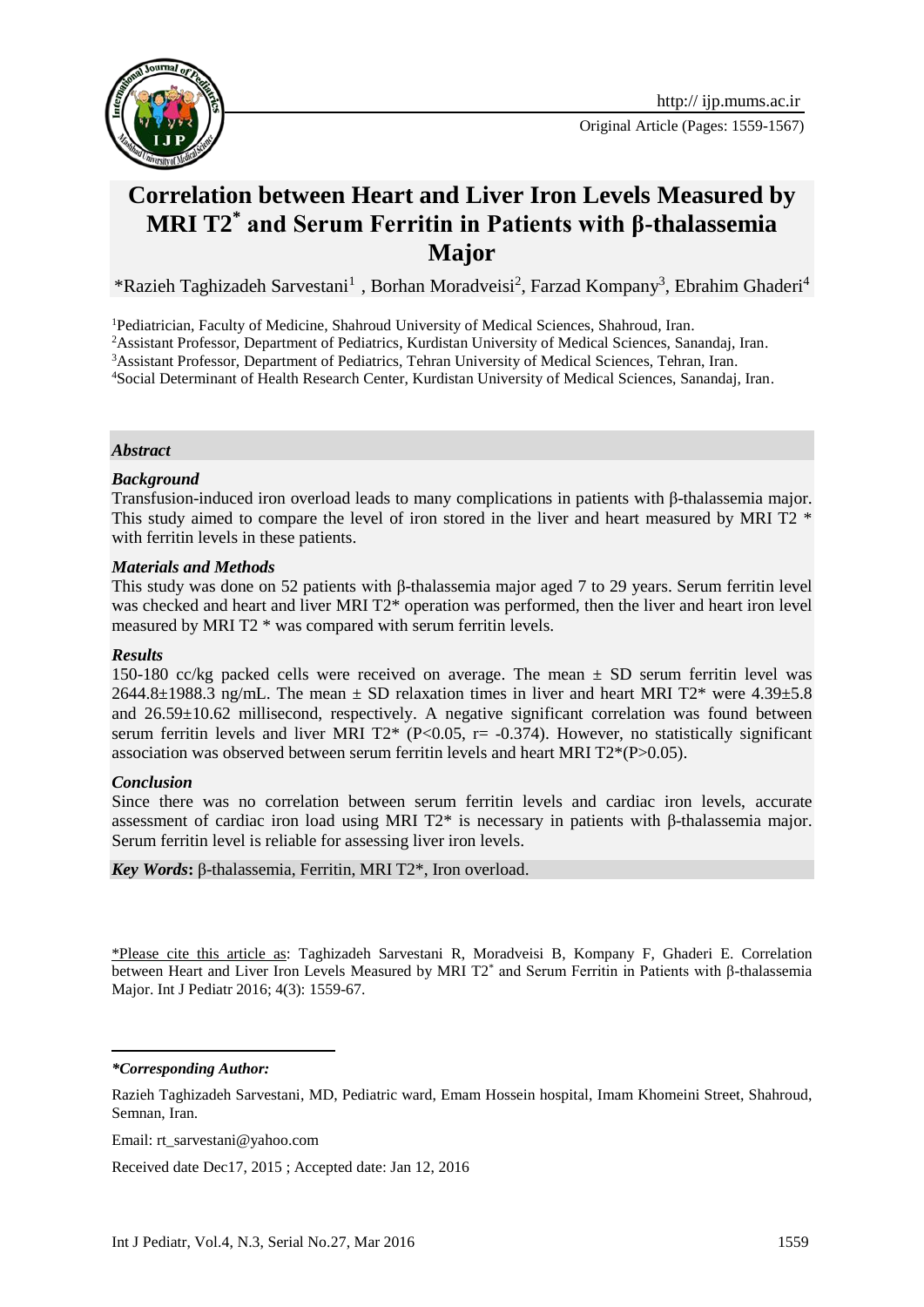# **1- INTRODUCTION**

Thalassemia is a hemolytic hypochromic microcytic anemia characterized by the congenital disorder in hemoglobin production. It is estimated that 3% of the world's population are carrier of β-thalassemia trait. This disease is the most common genetic diseases in the world (1, 2). It is predicted that in the next 20 years, about 900,000 patients with thalassemia will be born in the world, 95% of them will be in Asia especially in India and Middle East (3). Thalassemia involves mainly the under-developed countries and the prevalence of the disease is less in the Europe and North America (4, 5).

According to the Iranian Thalassemia Society, the number of patients with thalassemia was 18,616 in 2005, this number is more than 20,000 in 2016 and most of these patients are in Mazandaran and Fars provinces-Iran (6, 7). This disease is inherited from parents in the form of autosomal recessive and the probability of infant with β-thalassemia is almost one case in 300 deliveries in Iran. This is 3 times more than the highest frequency of inherited diseases like down-syndrome with prevalence of 1 in 1000 cases  $(8)$ .

Patients with β-thalassemia major need life-long transfusions, without which they would suffer from severe anemia (hemoglobin<6 gr/dlit) (9). A common clinical problem in these patients treated with blood transfusion is iron overload in different organs, such as heart, liver, endocrine glands, pancreas, lungs, and kidneys (1, 2). Each unit of blood contains 200-250 mg of iron (10, 11). Iron overload is toxic to the organs, especially for heart and endocrine glands (2).

The liver is the first organ to store iron overload, saving almost 70% of the body's visceral iron. Therefore, liver iron reflects total body iron. Heart is another important organ that store's iron. Investigating cardiac iron overload is necessary since it is the major cause of death in patients with thalassemia (9). Heart anatomy changes due to iron overload include atriums and ventricles dilation and myocardial thickness increase of 2 to 3 times. Heart failure and cardiac arrhythmia are also the mortal complications in the patients with β-thalassemia major (12).

Serum ferritin is used as a laboratory test for measuring the body's iron storage. However, ferritin is not indicative of the iron storage level of the whole body, especially in cases such as inflammation and liver diseases in which serum ferritin levels rise without increasing the iron load (10). Moreover, iron load stored in the liver is not significantly associated with cardiac iron overload. Moreover, in cases that the decisions are based solely on the patient's serum ferritin level, too little or too much chelation therapy could be received. Therefore, a safe method for estimating total body iron is required to evaluate the adequacy of chelation therapy (2). Among the existing methods for determining the body's iron level in thalassemia patients, T2\* Magnetic Resonance Imaging (MRI) is a selective, non-invasive, and safe method (11, 13).

MRI is a test that uses a magnetic field and pulses of radio wave energy to make pictures of organs and structure inside the body. T2**\*** relaxation refers to decay of transverse magnetization caused by a combination of spin-spin relaxation and magnetic field inhomogeneity. Transverse magnetization is formed by tilting the longitudinal magnetization into the transverse plane by using a radiofrequency pulse. A characteristic time representing the decay of the signal by 1/*e,* or 37%, is called the T2\* relaxation time. The detailed description of the MRI T2\* is beyond the scope of this study. References (14-16) provide detailed information on this matter.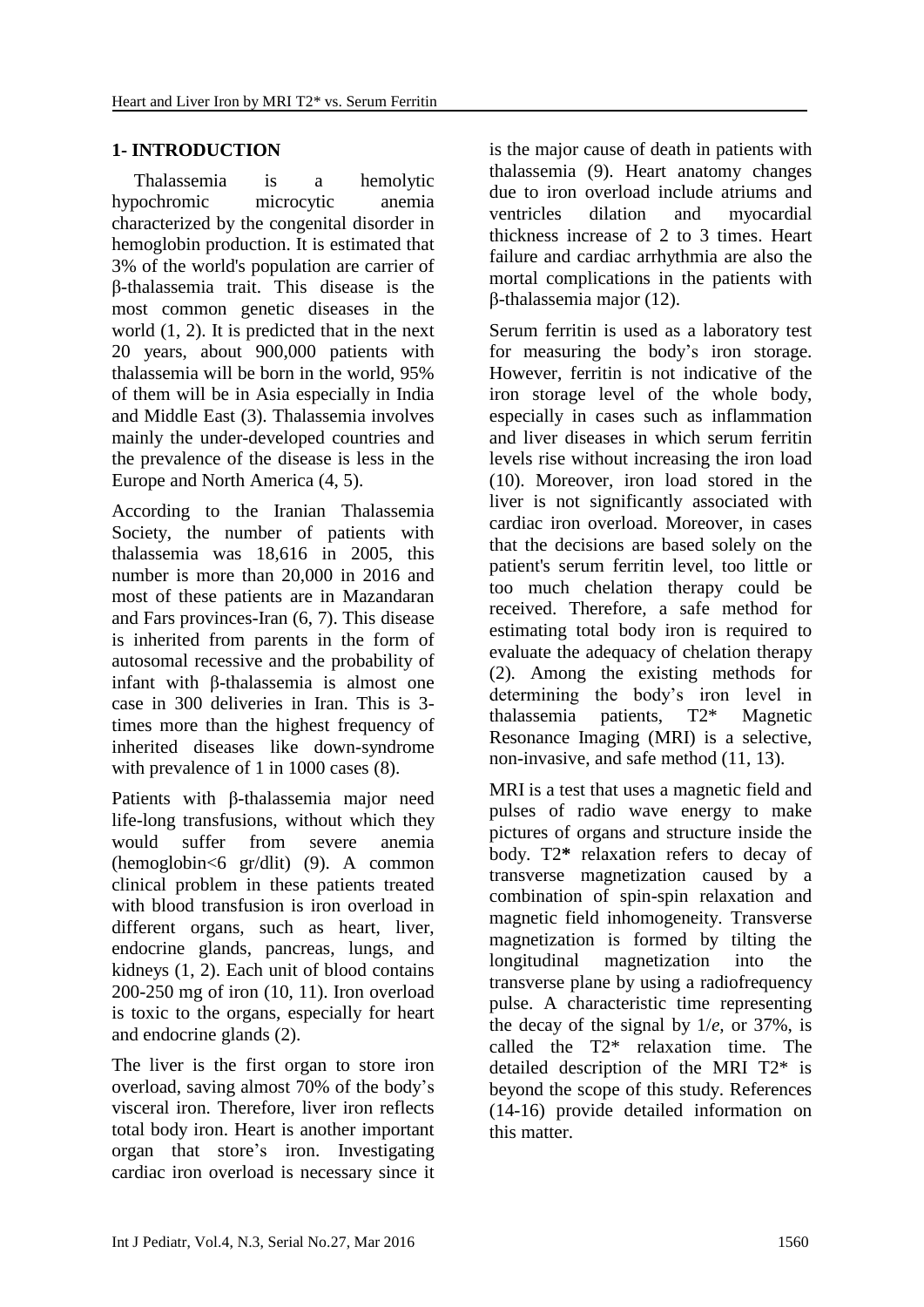Serum Aspartate Aminotransferase (AST) and Alanine Aminotransferase (ALT) levels were among the tests used for measuring the liver function. Levels of both AST and ALT signals were elevated in early liver injury in patients with high liver iron storage (17).

Recently, studies have been done on different aspects of using MRI to determine the patients' iron overload and its association with serum ferritin level (17-20); however, the results are still controversial. In a study on 106 patients with thalassemia, a negative association was found between serum ferritin levels and the reported cardiac iron storage level in MRI (18). Other researchers did not find a strong association between serum ferritin levels and cardiac MRI T2\*(19). Zamani and colleagues found a moderate negative correlation between serum ferritin and liver MRI T2 \* (20).

In the research of Majd and colleagues, a significant negative correlation between serum ferritin levels and heart and liver MRI T2\* was observed (21). Azarkeivan and colleagues found no significant correlation between serum ferritin level and cardiac MRI T2\*, however a significant correlation was observed between serum ferritin and liver MRI  $T2*(22)$ . Considering the differing results reported in different studies, we aimed to compare the level of iron stored in the liver and heart measured by MRI T2\* with ferritin levels in patients with βthalassemia major. Accurate measurement of heart and liver parenchymal iron load is required since the estimation of heart and liver iron load in patients with thalassemia major is necessary for better treatment outcomes.

As mentioned above, it is important to evaluate the treatment adequacy of patients by performing MRI T2\*. In this study, the treatment adequacy of patients with thalassemia was evaluated using MRI and the correlation between serum ferritin and the reported body iron level in liver and heart MRI T2<sup>\*</sup> was determined to establish whether ferritin could be a suitable index for assessing treatment adequacy in such patients. In children, MRI is not an easy examination; therefore, one of the goals of this study was to found an easier method. If a significant correlation could be found between MRI finding and ferritin level, ferritin can be used to follow the patients easily and inexpensively.

# **2- MATERIALS AND METHODS**

The study was carried out on 52 patients with thalassemia major, aged 7-29 years referred to Besat Hospital in Sanandaj, Kurdistan-Iran, during 2012- 2013 (*Ethical code*: REC.MUK.1392.98).

All patients treated with regular blood transfusions (more than 8 times per year) from three years prior to the study), were enrolled, after approval of the study which did not impose any financial burden on the patients. These patients received blood transfusions every three to four weeks with an average amount of received packed cell of 180-150 cc/kg. The patients' serum ferritin, AST, and ALT levels were checked. Ferritin was measured using the ELISA device (Anthos 2020 model, Austria) based on ng/mL and ALT and AST was measured by the automatic analyzer device (HITACHI 902, Japan) based on mg/dL. MRI T2\* was used to determine the patients' cardiac and liver iron load using the MRI device (ESSENZA 1.5 Tesla model, Germany). In MRI T2\*, relaxation time shows the severity of iron overload in the heart and liver, with differing numbers (23) (Tables 1, 2).

Then the ferritin level was compared with the MRI T2\* reported iron storage level (as gold standard for showing the body's iron storage level) to evaluate the association between serum ferritin with the reported liver and heart iron in MRI T2\*. On the other hand, AST and ALT serum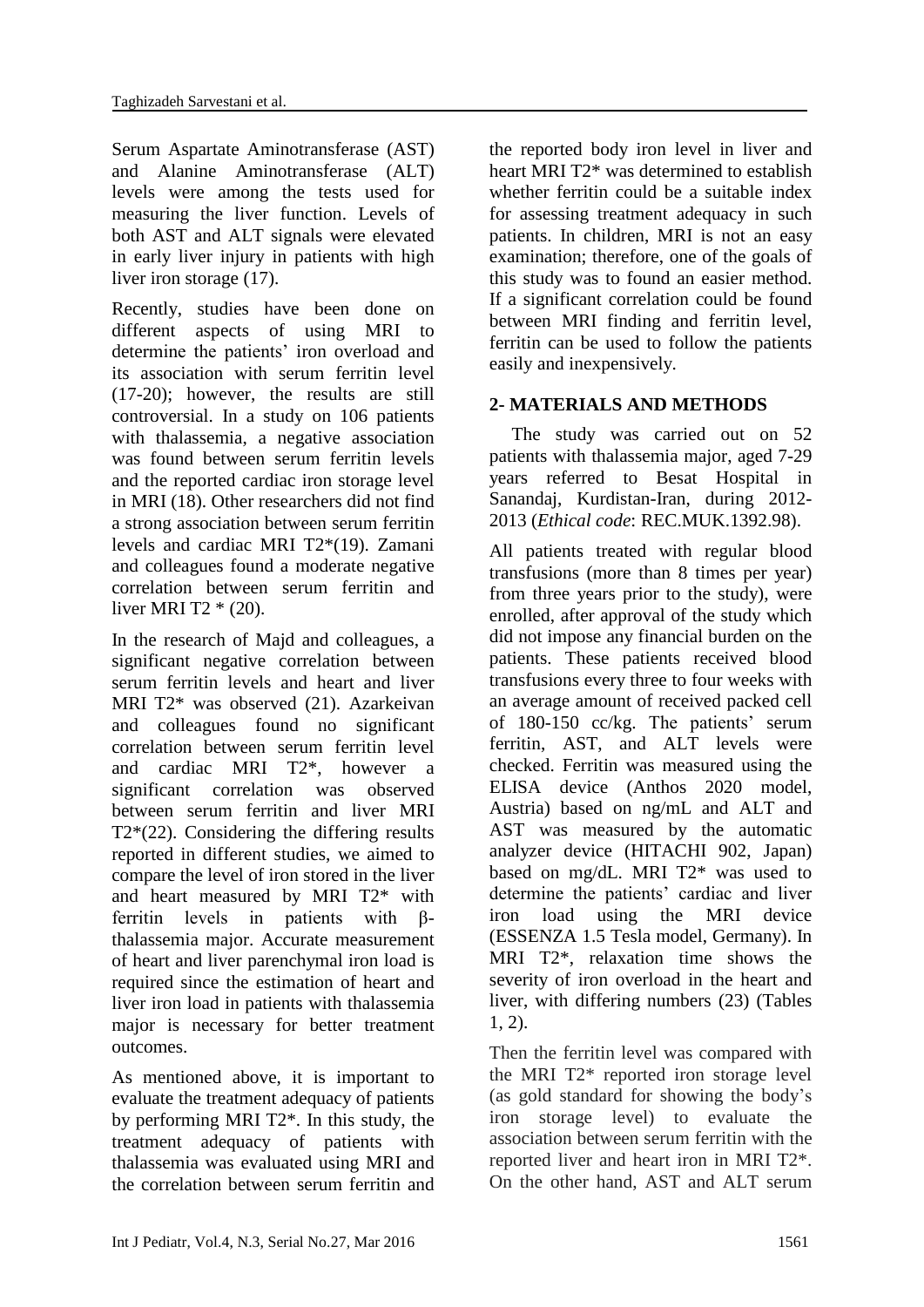levels were measured and the effect of liver iron overload level on AST and ALT levels was evaluated. Confounding factors such as hepatitis and fatty liver that affect AST and ALT results were checked by liver ultrasound (MEDISON ultrasound device, ACUVIX V10 model made in Korea) and A, B, and C hepatitis tests were done using ELISA READER device (Bio Tek ELX800, USA) and leading medical kits (Lot No: 92006, 92007, 92004, Iran).

In the cases where patients were not satisfied that they had participated in the study, irregular blood transfusions (uncertain amount and irregular intervals), reports of sonography with increased hepatic echogenicity and positive hepatitis A, B or C, the patients were excluded from the study; also patients with fatty liver or hepatitis were excluded. It is worth noting that age was not critical for this study. Then, AST/ALT serum levels of the remaining patients were compared with the reported liver iron level in MRI T2\* to evaluate the correlation of liver iron overload with the increase or decrease of liver enzymes. Data were analyzed using SPSS software, version-11.5, using Spearman's correlation coefficient. After univariate analysis, multivariate analysis was using multiple regressions and factors effecting liver iron load level were determined.

**Table 1:** Relaxation times for showing the severity of heart iron overload

| Myocardial loading | Myocardial $T_2^*$ r(ms) |
|--------------------|--------------------------|
| Normal             | >20                      |
| Mild               | 14-19.99                 |
| Moderate           | 10-13.99                 |
| Severe             | < 9.99                   |
|                    |                          |

ms: millisecond

**Table 2:** Relaxation times showing the severity of liver iron overload

| .               |                      |  |  |  |
|-----------------|----------------------|--|--|--|
| Hepatic loading | Hepatic $T_2^*$ (ms) |  |  |  |
| Normal          | >6.3                 |  |  |  |
| Mild            | $2.8 - 6.29$         |  |  |  |
| Moderate        | 1.4-2.79             |  |  |  |
| Severe          | 1.39                 |  |  |  |
|                 |                      |  |  |  |

### **3- RESULTS**

52 patients, 23 women (44.2%) and 29 men (55.8 %) were involved in the study. The patients' mean  $\pm$  SD age was 17.3 $\pm$ 7.3 years and their mean  $\pm$  SD serum ferritin level was 2644.8±1988.3 ng/mL. The mean  $\pm$  SD relaxation times in these patients' in heart and liver MRI T2\* were  $26.59 \pm 10.62$  and  $4.39 \pm 5.8$  msec, respectively. The relaxation time of cardiac MRI was respectively  $> 20$  msec in 37 (71.2 %) patients, 14-19.9 msec in 8 (15.4%) patients and 14> msec in 7(13.5%) patients. There was no significant correlation between serum ferritin and the reported iron level in heart MRI T2\* (P=0.161, r = -0.197), (Figure.1).

Among the studied patients, the reported liver iron level was respectively normal in 8 patients (15.4%), mild iron overload in 15 patients (28.8%) and moderate to severe iron load in 29 patients (55.8%). There was a significant negative correlation between serum ferritin level and the reported iron level in liver MRI  $T_2^*$  (r = -0.374, P=0.006), (Figure 2 and Table.3). Sonography with increased hepatic echogenicity was reported in 4 (9.6%) patients, positive hepatitis B or positive hepatitis C in 5 (11.5%) patients and both increasing echogenicity and hepatitis in one patient. Therefore, 10 patients were excluded from the study when the correlation among AST and ALT with MRI and with ferritin were considered. A statistically significant correlation was found between AST and ferritin levels ( $r= 0.506$ ,  $P=0.001$ ) and also ALT and ferritin levels  $(r=-0.378,$  $P=0.013$ ), (Figure.3 and Table.3). A statistically significant correlation was seen between the reported iron level of liver MRI T2 $*$  and AST level (r= -0.370, P=0.016) and ALT ( $r = -0.502$ , P=0.001), (Figure.4). There was a statistically significant correlation between cardiac MRI and liver MRI  $(r=0.292, P=0.036)$ , (Table.4). This table shows the number of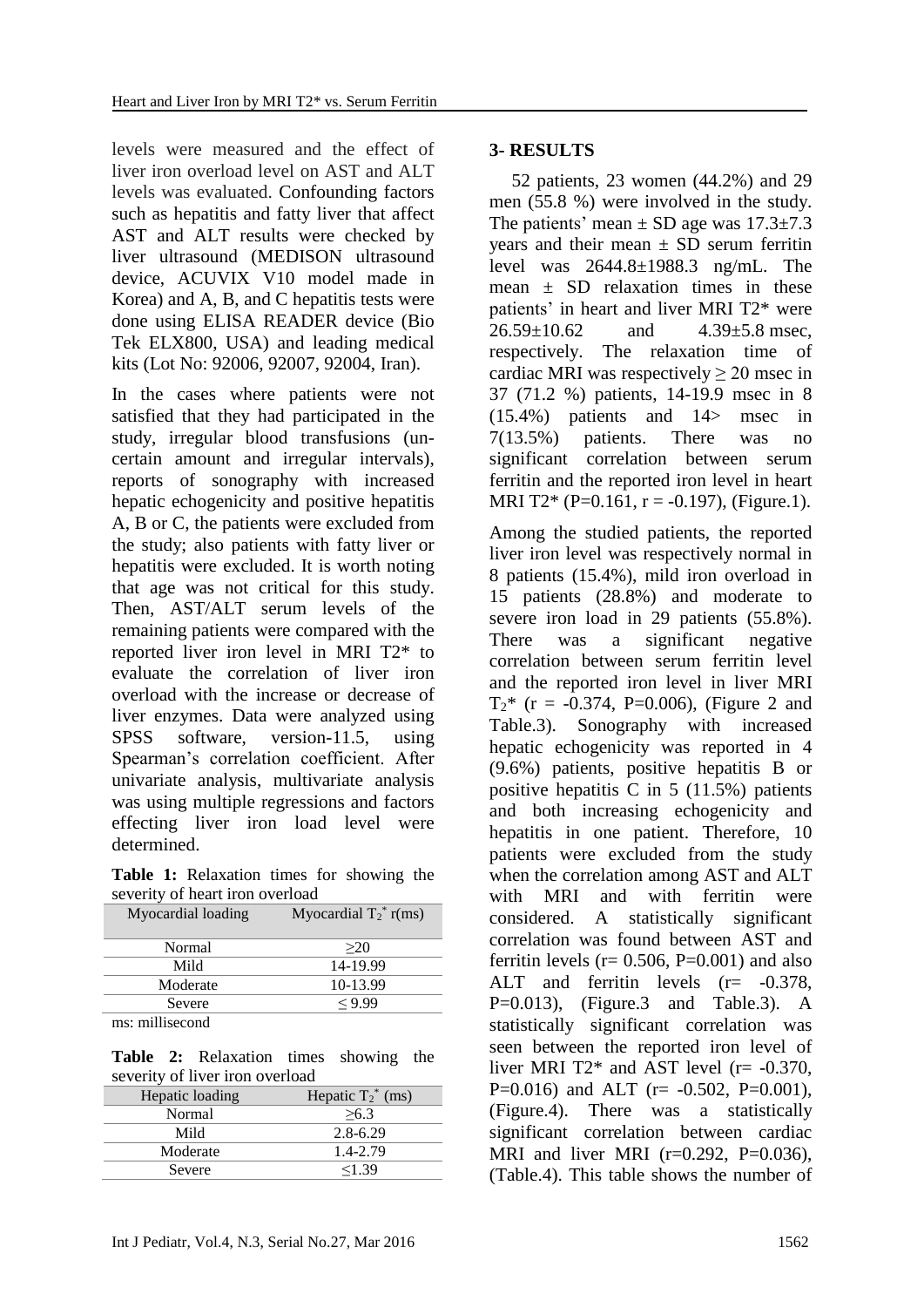patients categorized in the groups of cardiac MRI and Liver MRI. Also, a statistically significant correlation was seen between cardiac MRI T2\* and age  $(r=0.356, P=0.01)$ ,  $(Table.5)$ , while no such correlation was observed between

liver MRI  $T2^*$  and ages. Age (r=0.412, P= $0.054$ ) and ferritin level (r= $-0.002$ , P=0.032) were associated with cardiac iron load level in the multivariate analysis and the constant coefficient was 22.985  $(R2=0.193)$ .



**Fig.1:** Correlation between serum ferritin level and cardiac MRI



**Fig.2:** Correlation between ferritin serum level and liver MRI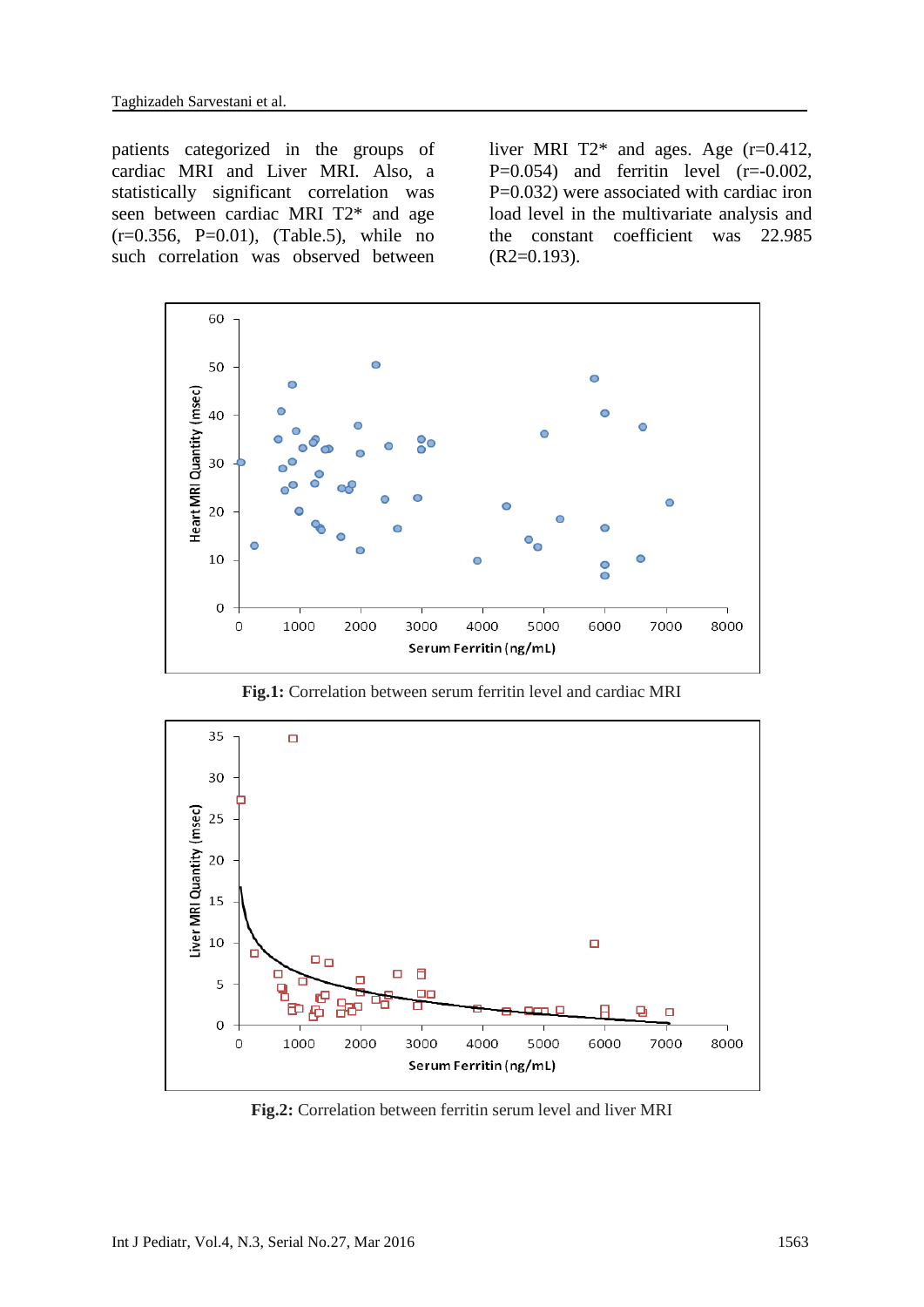





**Fig.4:** Correlation between liver MRI and ALT and AST serum level

| <b>Table 3:</b> Correlation between serum ferritin level and other indices |  |  |  |  |
|----------------------------------------------------------------------------|--|--|--|--|
|----------------------------------------------------------------------------|--|--|--|--|

| Variable           | <b>AST</b>                 | <b>ALT</b>                 | Cardiac MRI                | Liver MRI   | Liver MRI <sup>**</sup> |
|--------------------|----------------------------|----------------------------|----------------------------|-------------|-------------------------|
|                    | Correlation<br>coefficient | Correlation<br>coefficient | Correlation<br>coefficient | Correlation | Correlation             |
|                    |                            |                            |                            | coefficient | coefficient             |
| Ferritin $(ng/ml)$ | $0.506*$                   | $0.378*$                   | $-0.197$                   | $-0.374$    | $-0.522*$               |
| $P-$ value $0.001$ |                            | 0.013                      | 0.16                       | 0.006       | 0.001                   |

\* 10 patients were excluded because of hepatitis or increased liver echogenicity;

\*\* Excluding the patients with hepatitis or increased hepatic echogenicity, a more significant statistical negative correlation was observed between ferritin level and liver MRI (r= -0.522, P<0.05)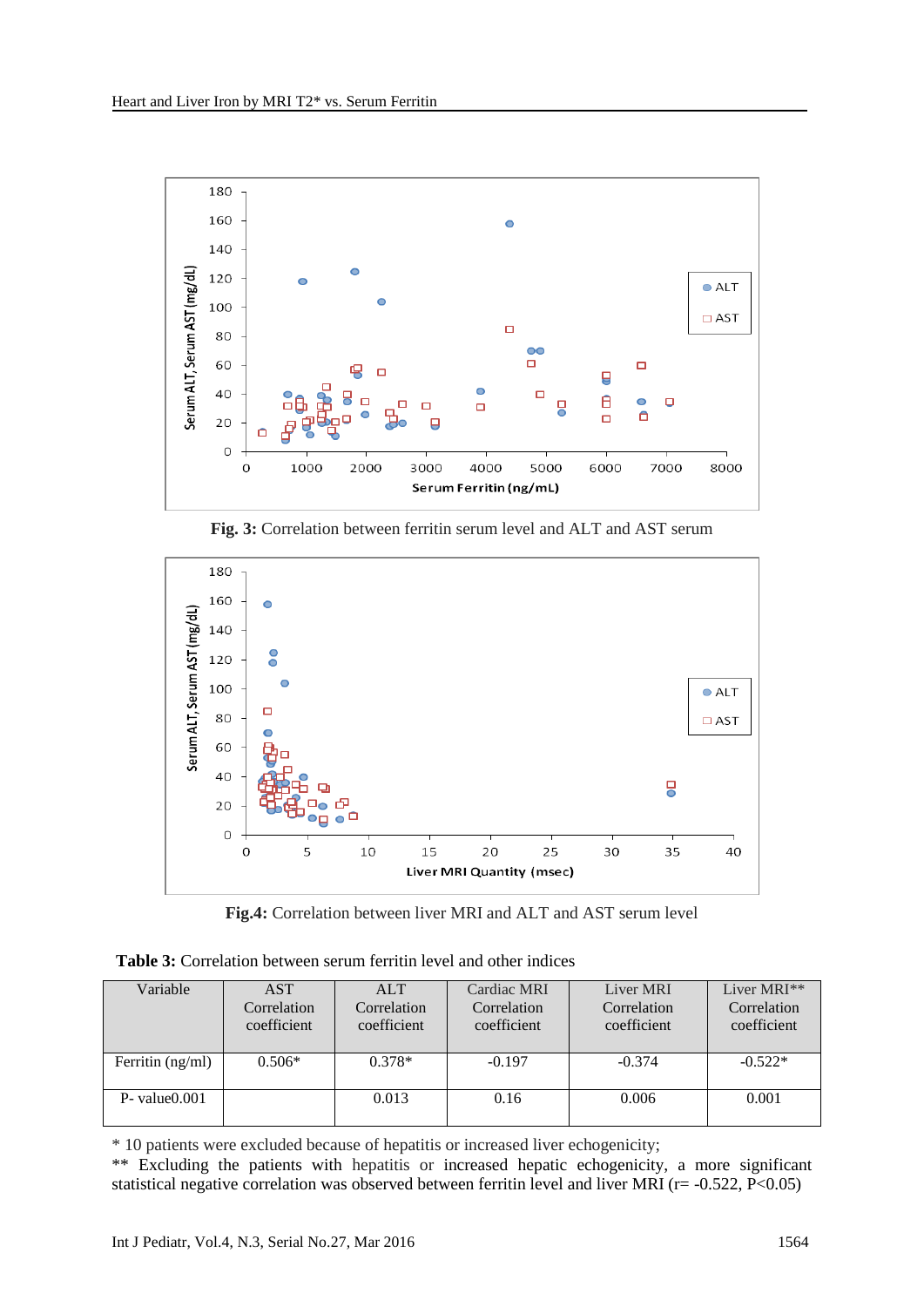| Liver MRI (ms)       | >6.3     | $2.8 - 6.29$ | 1.4-2.79   | < 1.39   | Total |
|----------------------|----------|--------------|------------|----------|-------|
|                      | (Normal) | (Mild)       | (Moderate) | (Severe) |       |
| Cardiac MRI (ms)     |          |              |            |          |       |
| $\geq$ 20 (Normal)   |          | 11           | 18         |          | 37    |
| 14-19.99 (Mild)      | 0        | 3            |            | 0        | 8     |
| 10-13.99 (Moderate)  |          |              | 2          | 0        | 4     |
| $\leq$ 9.99 (Severe) | 0        | 0            | 2          |          | 3     |
| Total                | 8        | 15           | 27         | 2        | 52    |
|                      |          |              |            |          |       |

**Table4:** Number of patient categorized in groups of cardiac MRI and liver MRI

**Table5:** The statistical correlation between age and the other variables

| Variable   | Ferritin (ng/ml) | Cardiac MRI (ms) | Liver MRI (ms) |
|------------|------------------|------------------|----------------|
| Age (year) | 0.071            | 0.356            | 0.139          |
| P- value   | 0.618            | 0.010            | 0.326          |

# **4- DISCUSSION**

At current study, there was no statistically significant correlation between ferritin level and the reported iron level in cardiac MRI T2\*, consistent with another similar study (10).

On the contrary, a significant negative correlation was reported between ferritin level and cardiac iron storage level in MRI of patients with thalassemia major in a study done by Voskaridou and his colleagues (18) and these different results showed the necessity of performing more studies on such patients. Since cardiac iron overload is highly associated with mortality in patients with thalassemia, an accurate measurement of cardiac iron level is necessary to use chelation drugs. Based on our findings, it is necessary to perform cardiac MRI T2\* annually since serum ferritin level cannot is not necessarily indicative of cardiac iron level. Since liver is the first organ to store iron in the body, most of the patients had moderate liver iron overload in the study. A significant negative correlation seen between ferritin level and the reported iron

level of liver MRI T2\*. Therefore, it could be inferred that a higher level of serum ferritin is indicative of a higher liver iron level and vice versa. Other studies have shown a significant correlation between ferritin level and the reported iron level of liver MRI T2\* (18-20). Moreover, we found a significant positive correlation between AST and ALT levels and the serum ferritin level. A statistically significant correlation was seen, between cardiac MRI and liver MRI. Therefore, it could be concluded that increase in liver iron storage leads to higher levels of cardiac iron. Most participants had moderate MRI liver iron level and normal cardiac MRI. Since liver is the first organ to store iron in the body, most patients' had moderate iron levels on liver MRI. Age was significantly correlated with cardiac MRI T2\*, but not with liver MRI T2\*. Cardiac involvement usually increases in patients over 10 years of age with increase in blood transfusions, so cardiac iron overload increases as people age. The clinical application of these findings is that considering the correlation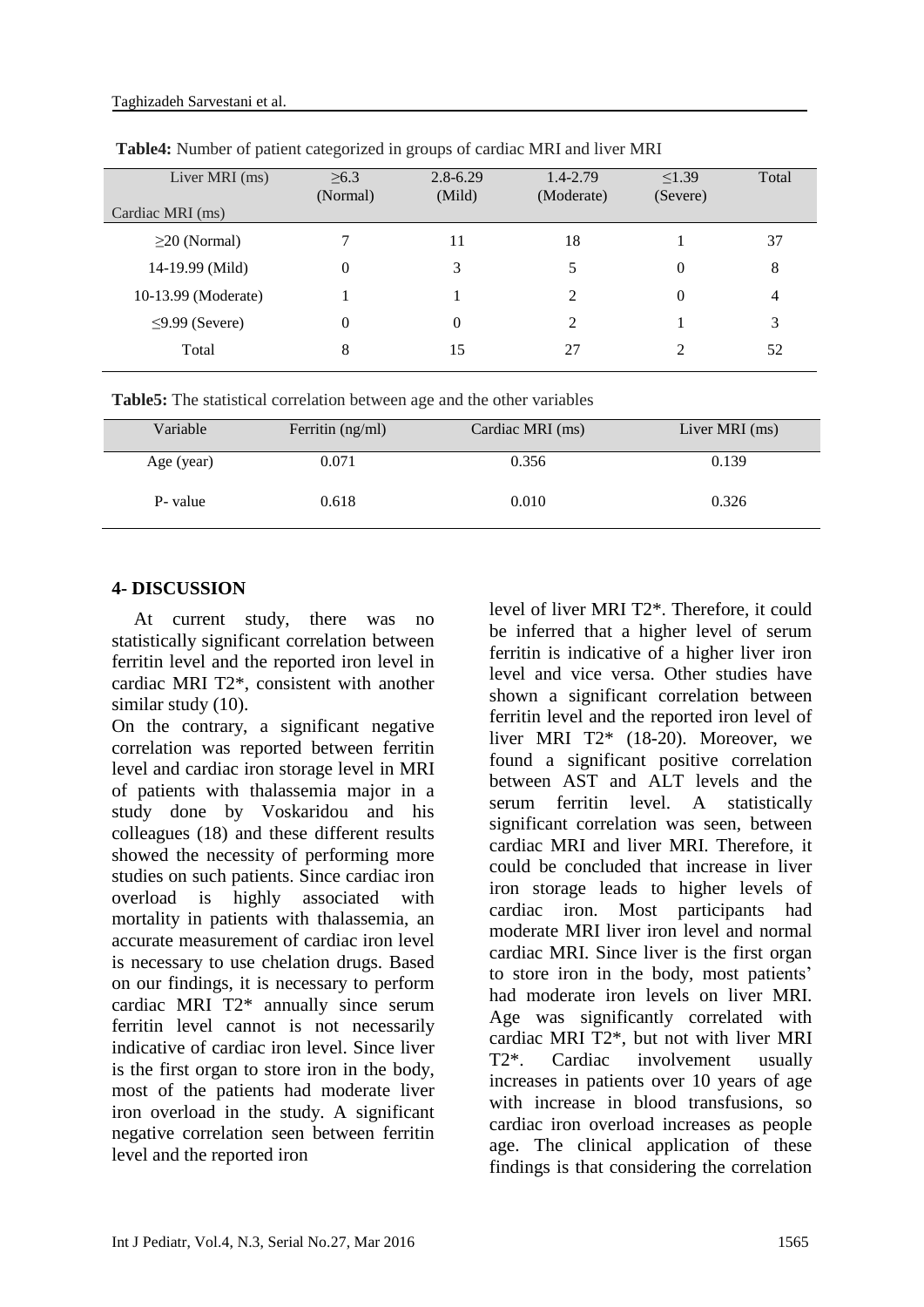between serum ALT, AST, and ferritin levels with liver MRI T2\*, they can be used as an index for liver iron overload. Also, ferritin could not be used as a measurement of cardiac iron overload because there was no correlation between ferritin and cardiac MRI T2\* and since the assessment of cardiac iron load level and the outcome of thalassemia major is necessary to treat patients, cardiac parenchyma iron load should be measured accurately using MRI T2\*.

## **5- CONCLUSION**

No correlation was seen between ferritin and cardiac iron storage and hence it is necessary to measure cardiac iron load by MRI T2\* in patients with β-thalassemia major accurately. However, ferritin serum level is reliable to evaluate the liver iron level. Since these tests are more accessible and less expensive, they can be used for following patients to prevent further liver damage caused by iron overload.

## **6- CONFLICT OF INTEREST**: None.

### **7- ACKNOWLEDGMENTS**

We appreciate the help of the nurses and staff of the Oncology Department of Besat Hospital, especially Mrs. Mojgan Mohammadi, who contributed to data collection, and Mr. Mohammad Taghizadeh Sarvestani who helped write the article. This paper extracted from the thesis of Dr Razieh Taghizadeh Sarvestani. Also, we appreciated Besat clinical research development center.

### **8- REFERENCES**

1. Kliegman RM, Stanton BF, Geme ST, Geme JW, Schor NF, Behrman RE, et al. trans: Sobouti B. Nelson Textbook of Pediatrics: Hematology Diseases. 19<sup>th</sup> ed. Iran: Artin Teb Publishers; 2011:58.

2. Wood JC, Ghugre N. Magnetic Resonance Imaging Assessment of Excess Iron in Thalassemia, Sickle Cell Disease and Other Iron Overload Diseases. Hemoglobin 2008; 32(1-2):85-96.

3. Vichinsky EP. Changing patterns of thalassemia worldwide. Ann N Y Acad Sci 2005; 1054:18-24.

4. Weatherall DJ, Clegg JB. Inherited haemoglobin disorders: an increasing global

health problem. Bull. World Health Organ 2001; 79(8): 704-12.

5. Weatherall D, Akinyanju O, Fucharoen S, Olivieri N, Musgrove P. Inherited Disorders of

Hemoglobin. Disease Control Priorities in Developing Countries. New York: Oxford University Press; 2006: 663-80.

6. Ghotbi N, Tsukatani T. Evaluation of the national health policy of thalassaemiascreening in the Islamic Republic of Iran. East Mediterr Health J 2005; 11(3):308-18.

7. Prevalence of Thalassemia in Iran, Electronic Journal, 2016 Feb. Available at: URL; [http://vista.ir/content/75125.](http://vista.ir/content/75125) Accessed in: Feb 2016.

8. Department, N S W H, New South Wales mothers and babies. NSW Public Health Bulletin Supplement 2000; 1:19-20.

9. Mavrogeni S. Comparison of myocardial and hepatic iron loading, assessed by MRI T2\*, in patients with myelodysplastic syndromes, thalassaemia major and controls. Blood Transfus 2012; 10(2):237–40.

10. Tziomalos K, Perifanis V. Liver iron content determination by magnetic resonance imaging. World J. Gastroenterol 2010; 16(13):1587–97.

11. Argyropoulou MI, Astrakas L. MRI evaluation of tissue iron burden in patients with β-thalassaemia major. Pediatr Radiol 2007; 37(12):1191–1200.

12. Orkin SH, Nathan DG, Ginsburg D , Look AT, Fisher DE, Lux SE. Nathan and Oski's Hematology of Infancy and Childhood 7th ed. 2016; 1051-68.

13. [Au](http://www.haematologica.org/search?author1=Wing-Yan+Au&sortspec=date&submit=Submit) W, [Lam](http://www.haematologica.org/search?author1=Wynnie+Wai-Man+Lam&sortspec=date&submit=Submit) W, [Chu](http://www.haematologica.org/search?author1=Winnie+Chu&sortspec=date&submit=Submit) W, [Tam](http://www.haematologica.org/search?author1=Sidney+Tam&sortspec=date&submit=Submit) S, [Wong](http://www.haematologica.org/search?author1=Wai-Keng+Wong&sortspec=date&submit=Submit) W, [Liang](http://www.haematologica.org/search?author1=Raymond+Liang&sortspec=date&submit=Submit) R, et al. A T2\* magnetic resonance imaging study of pancreatic iron overload in